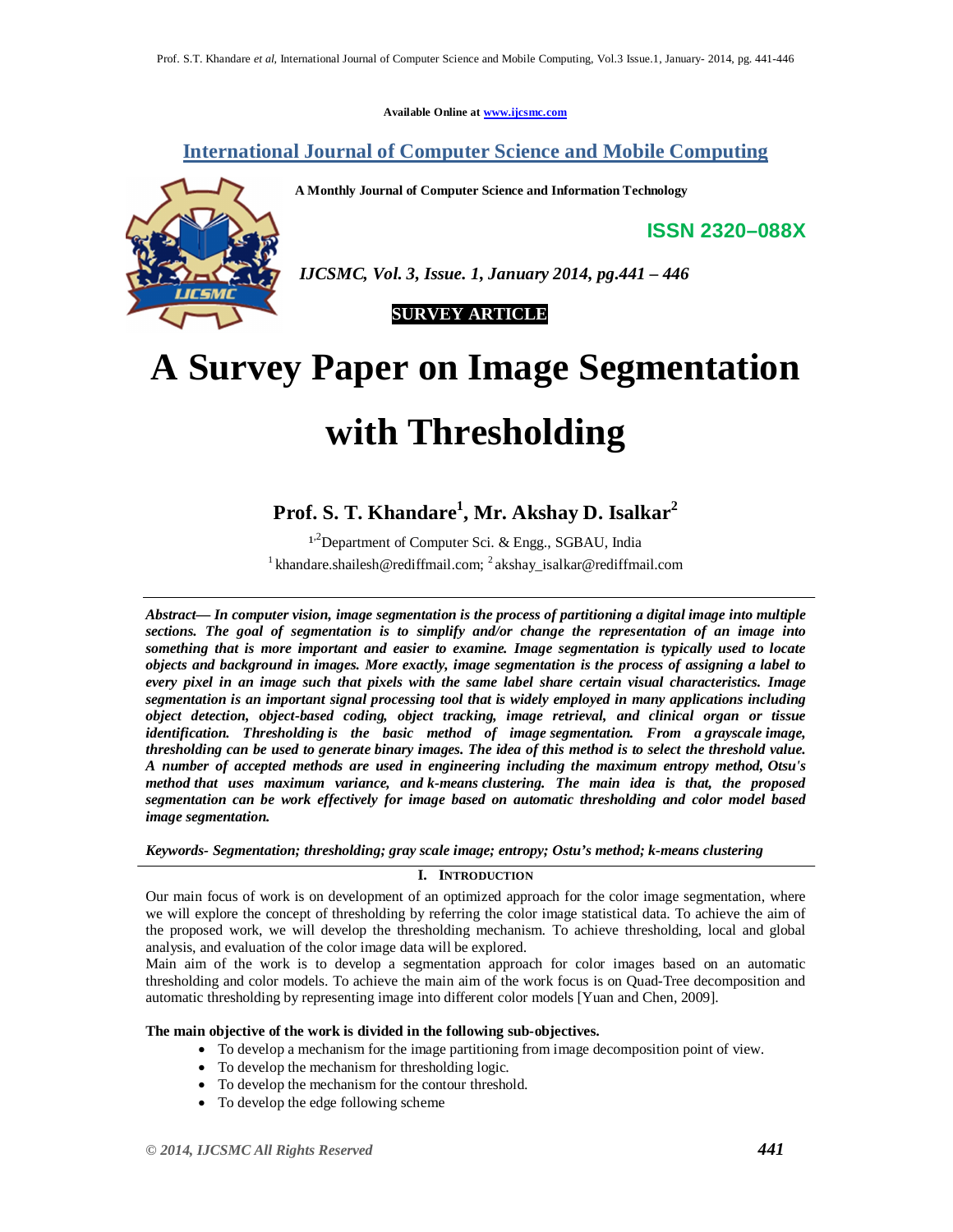• To develop the mechanism for the different color space representation for given color image Finally, devise an approach which will provide the better experimental results for the color image segmentation and image fusion.

#### **II. MOTIVATION**

Now days the computing power is increasing so it need to produce complex image processing tools. Hundreds of segmentation techniques are proposed now days, but there is no single method which can be considered to be good for all images, nor are all methods uniformly good for a specific type of image. Moreover, technologies developed for one domain of image may not apply to other domains of image. Most of the image processing applications found on binary or gray image but very few on color image segmentation. Color image processing area grows faster in theoretical point of view rather than practical point of view. The electronic devices are more and the chip technology increases so it creates the pressure to improve the color image segmentation faster. In the recent segmentation scheme lacks in some point of view that no sensitivity to grey level difference, color image information in darken image is unreliable, no common method for processing. It has many criteria to handle in digital color image processing that include image segmentation, image fusion, image compression, image recognition and many more. We will introduce image segmentation scheme for color images that deals with automatic thresholding and color model based segmentation. Image thresholding is the front-stage processing of image segmentation. In general, we assume that there are three rewards in image segmentation. The first is the computation speed. When segmenting an image, we do not want that it will take much time for processing. The second is good region connectivity of its segmenting result. When segmenting an image, we do not want the result of segmenting region to be disconnected. If the result of segmenting region is disconnected, we need take many resources to record the boundaries of the over-segment results. It is not we want to get the results. The third is good region matching as a result, it will be reliable.

The work in this paper is motivated from a practical point of view by several disadvantages of existing methods. The first problem is the incapability of all known methods to appropriately segment objects from the background exclusive of interference from object shadows and highlights. There is inadequate research on the combination of basic automatic thresholding and color model based segmentation similarity measures to improve color similarity calculations given the advantages of improving the performance of each color images. There are many challenging issues for the development of a unified approach to image segmentation that can be applied to all kinds of images. Even the choice of a suitable technique for a specific type of image is a complex problem up to current study; there is no universally adopted method of quantification of segmented output. The selection of the threshold is very crucial as for same part of the image low intensity variation may correspond to edges of interest, while the other part may require high intensity variation.

#### **III.LITERATURE SURVEY**

Before we consider each of the methods in detail, we briefly look at the field of image segmentation overall. [Fue and Mui, 1981] classified segmentation techniques for image segmentation into three broad categories: characteristic feature thresholding or clustering, edge detection, and region extraction methods. This survey was done from the point of view of cytology image processing. A critical appreciation of several methods of thresholding, edge detection and region extraction has been done. This includes some graph theoretical approaches. For color image thresholding, only a brief mention about it has been given.

[Haralic and Shaprio, 1985] classified image segmentation techniques as: measurement space guided spatial clustering, single linkage region growing scheme, hybrid linkage region growing scheme, centroid linkage region growing scheme and split and merge schemes. According to them, the difference between clustering and segmentation is that clustering involves grouping in measurement space: while in image segmentation the grouping is involved in the spatial domain of the image. Segmentation tries to do the groupings in the measurement space, particularly for multispectral images. For multispectral data, instead of clustering in the full measurement space [Haralic and Shaprio, 1985] suggested to work in multiple lower order projection spaces, and then refelect these clusters back to the full measurement space.

[Shaoo et.al., 1988] surveyed only segmentation algorithms based on thresholding and attempted to evaluate the performance of some thresholding algorithms using some uniformity and shape measures. They categorized global thresholding techniques into two classes: point dependent techniques called gray level histogram based and region dependent techniques called modified histogram or co-occurrence based. The fairly detailed discussion on probabilistic relaxation is available. They also revived several methods of multi-thresholding techniques. We offer the following comments about the previous reviews on image segmentation.

- None of techniques considers fuzzy set theoretic segmentation techniques.
- Neural network based techniques are also not included.
- The problem of objective evolution of segmentation results has not been adequately dealt with except in [Shaoo and Soltan., 1988]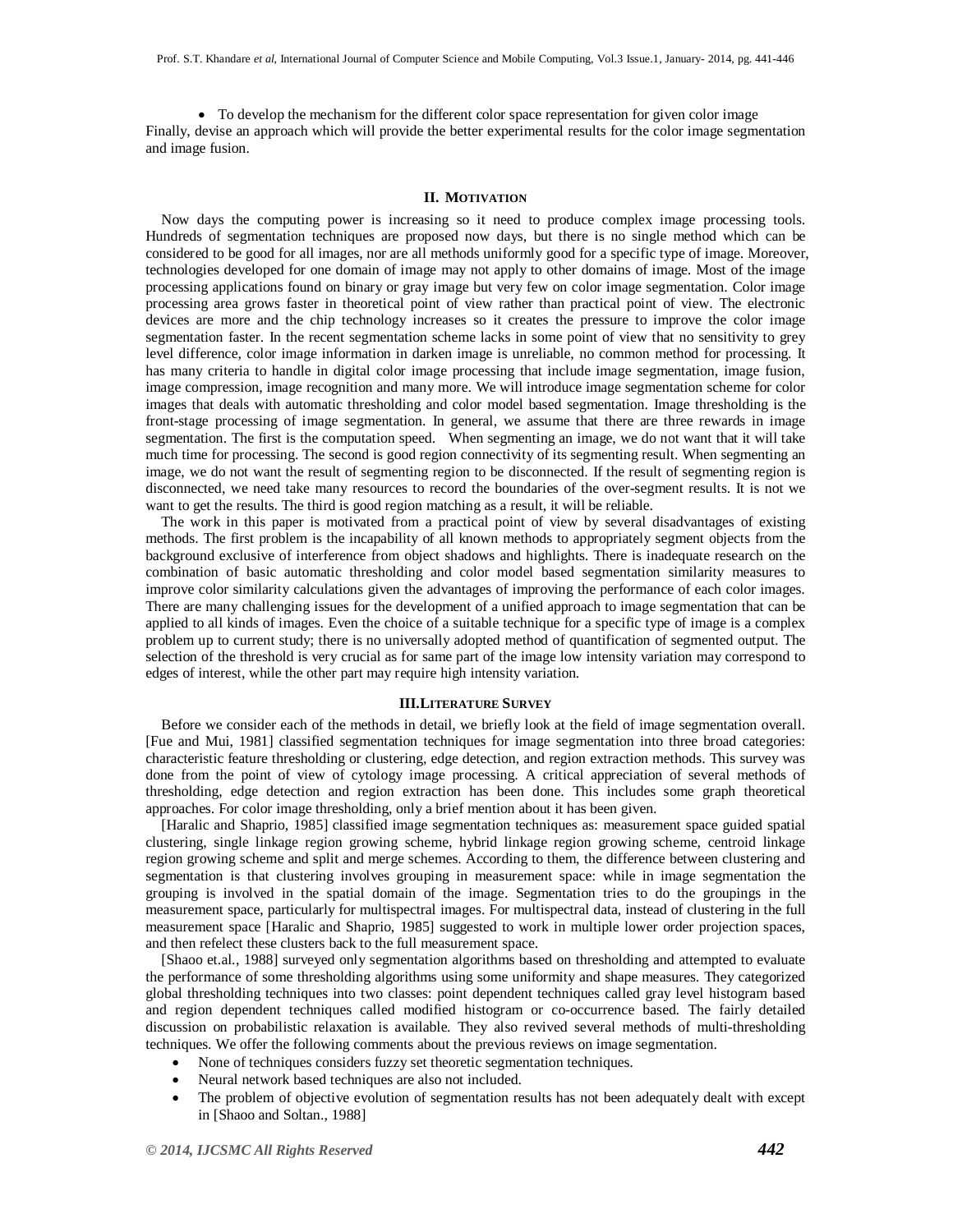- Color image segmentation has not been paid proper attention.
- Segmentation of range images/magnetic resonance images has not been considered at all.

[Hedley and Yan, 1992] has been applied successfully the Sobel operator to all three planes in the RGB space and the gradients were summed to obtain the resultant edges. They compute the Sobel operator on each of the three RGB planes and then sum the results. For their map processing application where colors and objects are well defined, this seems to be an adequate technique for edge detection. However, for more complex color images where it is necessary to capture better the correlation between the planes, this approach would probably be inadequate.

[Carron et. al., 1994] applied the Sobel operator to each component of the HSI space and the individual results were combined using a trade-off parameter between hue and intensity. An interesting feature of this trade-off parameter was its dependence on the level saturation. The results of this combination are not convincing given the test images used (there are only minor differences between results where hue information is used as compared to those where it is not). Color image scenes containing shadows might have provided a better indication of the capabilities of combining the information contained within the individual HSI planes.

[Liu and Yang, 1994] suggested image segmentation classification techniques for image segmentation into three categories: histogram-based, neighborhood-based, and physically-based methods. Histogram-based methods usually perform some sort of clustering in a pre-defined measurement space, e.g. RGB. The implementation proposed by neighborhood-based techniques considers small local neighborhoods in an image and use this information to aid in decision-making. The [Deng and Majunath, 1999] paper proposes a method that falls roughly into this class. The third type of approaches uses the actual physics of light and the color formation process to perform segmentation, and the method proposed by [Healey et.al., 1992] in is a prime example.

For color images, a number of approaches have been proposed from processing individual planes [Carron et. al., 1994] to true vector-based approaches [Dony and Haykin, 1999]. The computational load of computing edges on individual planes can be much smaller than that of computing edges on the color vector. However, this seems to be a trade-off between speed and algorithm performance. The vector-based approaches exploit the correlation between the color planes much more effectively than the computation on single planes. This is why most researchers have concentrated on the vector-based approaches.

[Zhiguang et.al., 2008] find that image segmentation method based on graph theory is mainly used for gray images, and thresholding of segmentation must be predefined. So they proposed the unsupervised segmentation for color image based on graph theory. Combining with entropy in information theory, they suggest an unsupervised method for color image segmentation based on Minimum Spanning Tree (MST). The image is mapped into a weighted undirected graph, the pixels are considered to be as nodes, the best thresholding is obtained by objective function of maximum weighted entropy to realize unsupervised segmentation. Their experiment results show that the new algorithm ensures the color image segmentation excellent disturbance attenuation performance and better separability.

[Yi-hua et.al., 2009] find the drawbacks in existing work as: grey level image is not suitable for images with complex object, edge based method is not suitable for blurred images and images with complex edges is not continent to process, snake based scheme venerable to impact of initial curve, watershed segmentation sometimes lead to over segmentation problem, and graph cut theory consider the global gray level and space information which create the image segmentation problem. So [Yi-hua et.al., 2009] proposed a novel image segmentation method based on random walk model. First of all, they down- sampling the original large image to the small image which can be solved faster, then the little image segmentation leads to sparse linear equations of much minor scale. After receiving the solution, the possibility results will be up-sampling to the upper layer, and then resolve the sparse linear equations in this layer; repeating this up-sampling process until to the top layer which is the source image. Segment the final probability image with a known threshold. They test their algorithm on two natural images and compare the segmentation results with that from the original random walk algorithm technique. The segmentation results show that their results are much better.

[Maire et.al., 2009] investigated two fundamental problems in computer vision: contour detection and image segmentation. They presented new state-of-the-art algorithms techniques for both of these tasks. Proposed segmentation algorithm consists of generic machinery for transforming the output of any contour detector into a hierarchical region tree. In this manner, they reduce the problem of image segmentation to that of contour detection. Their approach is to contour detection couples multi-scale local brightness, color, and texture cues to a powerful globalization framework using spectral clustering. This approach outperforms existing image segmentation algorithms on measures of both boundary and segment quality. These hierarchical segmentations can optionally be further refined by user-specified annotations. While the majority of this work focuses on processing static images.

[Yuan and Chen, 2009] develops an image segmentation method based on the modified edge-following scheme where different thresholds are automatically determined according to areas with varied contents in a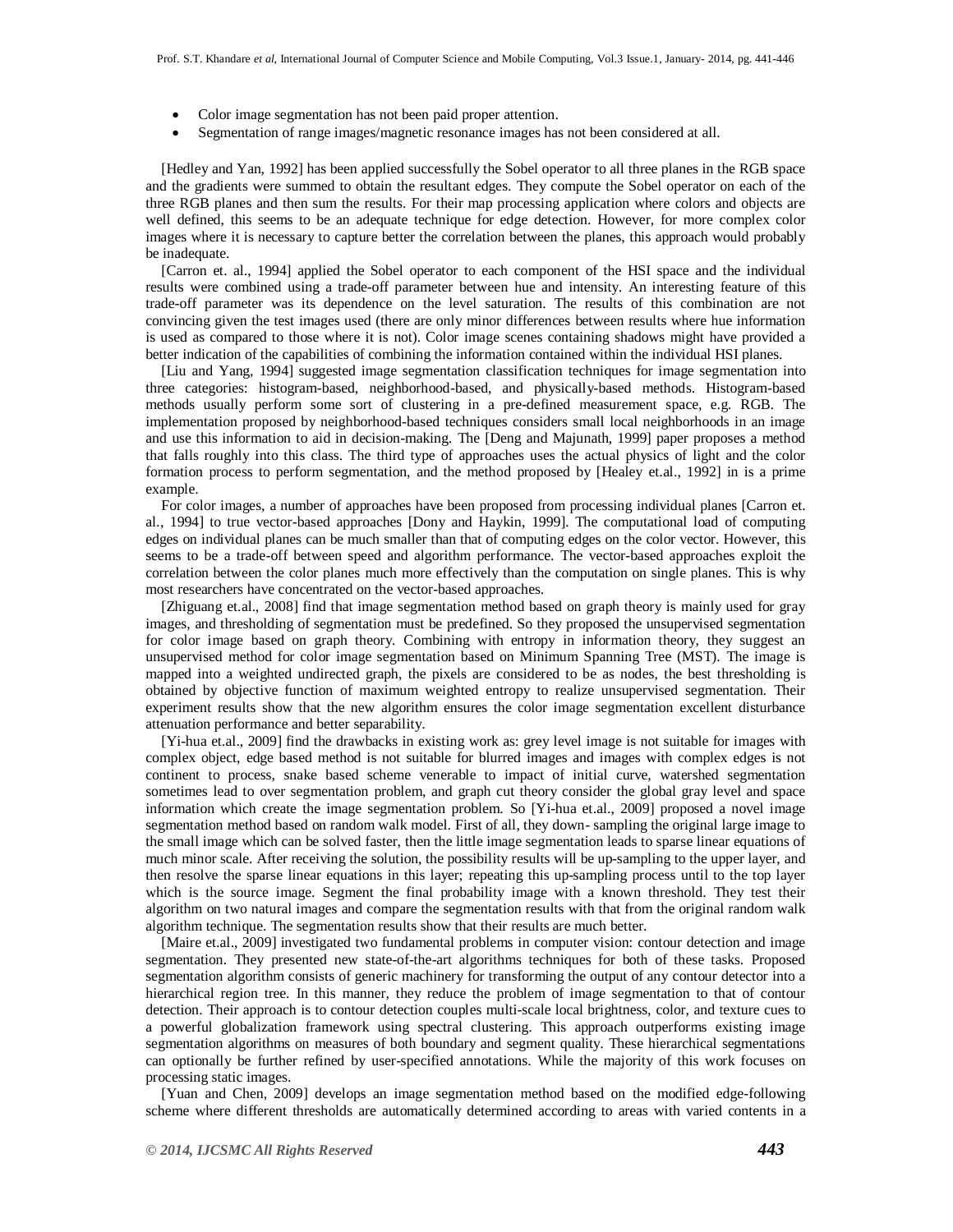picture, thus yielding suitable segmentation results in different areas. They proposed a robust segmentation method that is suitable for nonspecific image fike format. The techniques are based on the hierarchical segmentation under quad-tree decomposition [Chen et. al., 2007], an image is adequately decomposed into many blocks and sub-blocks according to the image contents. Simulation results demonstrate that the proposed method is superior to the conventional methods to some level. Due to avoiding human interferences and reducing operating time, the proposed method is more robust and suitable to various image and video applications than the conventional segmentation methods.

[Maia and Hongpeng, 2010] to improve the performance of image segmentation investigated a new image segmentation techniques based on Grey Graph Cut which integrates grey theory and graph cut theory methods. In the methods, first the image is taken as a weighted undirected graph. After then, the relationships of greylevels and locations in local regions are discussed via grey relational investigation, a grey weighted matrix is recognized, based on which a grey partition function is derived. After, the image is transformed to binarized with the gray-level that corresponds to the minimum value of the grey panel function. Investigational results on visible light image and SAR image indicate that the proposed technique, being better to some existing methods like Otsu and Normalized Cut etc., not only that can segment the images with obvious difference among targets and backgrounds, but also hold back image noise effectively.

[Harrabi and Braiek, 2012**]** presented a new color image segmentation technique, based on multilevel threshold and data fusion techniques which aim at combining different data sources associated to the same color image in order to increase the information quality and to get a more reliable and accurate segmentation effect. The projected segmentation approach is conceptually different and explores a novel strategy. In fact, in its place of considering only one image for every application, the method consists in combining many realizations of the identical image, together, in categorize to increase the information quality and to get an best segmented image. They used an optimal multi-level thresholding is based on the two-stage Otsu optimization approach and The notion of mass functions, in the Dempster-Shafer (DS) evidence theory technology, is linked to the Gaussian distribution, and the final segmentation is realized, on an input image, that is expressed in different color spaces.

A major problem in the field of color image segmentation area, and even image segmentation in universal, has been what is known as 'the lack of ground truth' [Deng and Majunath, 1999]. Up to recently with the creation of the segmentation dataset, each paper's authors would use completely different images to test their algorithms and techniques. Therefore, it was extremely difficult to judge the class of a segmentation technique or even to compare it with its peers. The choice of dataset is a first step in trying to create a sort of standard for segmentation result. Though, segmentation is immobile a very subjective task in nature and even within the dataset, there are numerous discrepancies. For this reason, comparisons of algorithms have been traditionally quite problematic task. In this survey, as an alternative of trying to draw direct comparisons between algorithms, they attempted to list out the comparison between automatic thresholding using quad-tree decomposition and color image segmentation based on different color models techniques.

#### **IV.PROPOSED SYSTEM DESIGN**

The work is divided into analysis of an image segmentation methods based on the modified edge-following scheme and image segmentation method using thresholds automatically determined from picture contents.

In the first segmentation scheme the focus is on region based segmentation where different thresholds are automatically determined according to areas with varied contents in a picture, thus yielding suitable segmentation results in different areas. First, the iterative threshold selection technique is modified to calculate the initial-point threshold of the whole image or a particular block. Second, the quad-tree decomposition that starts from the whole image employs gray-level gradient characteristics of the currently-processed block to decide further decomposition or not. After the quad-tree decomposition, the initial-point threshold in each decomposed block is adopted to determine initial points. Additionally, the contour threshold is determined based on the histogram of gradients in each decomposed block. Particularly, contour thresholds could eliminate inappropriate contours to increase the accuracy of the search and minimize the required searching time. Finally, the edge-following method is modified and then conducted based on initial points and contour thresholds to find contours precisely and rapidly. By using the Berkeley segmentation data set with realistic images, the proposed method is demonstrated to take the least computational time for achieving fairly good segmentation performance in various image types [Yuan and Chen, 2009]..

Second segmentation scheme uses different color models for automatic thresholding. The problem is to separate cells from the background. The initial segmentation maps which will then be fused together are simply given, in our application, by the two-stage Otsu optimization approach (TSMO), applied on an input image expressed by different color spaces and using as input the set of pixel values provided by these images. The multilevel thresholding technique is used to extract homogeneous regions, in each image, to be fused. Once the mass functions are estimated by the assumption of GD, the DS combination rule is applied to obtain the final segmented image. Hence, the main idea of the proposed method is to fuse, one-by-one, the pixels of the input image expressed by six color spaces. In this application, we use Ns segmentations provided by the  $Ns = 6$  color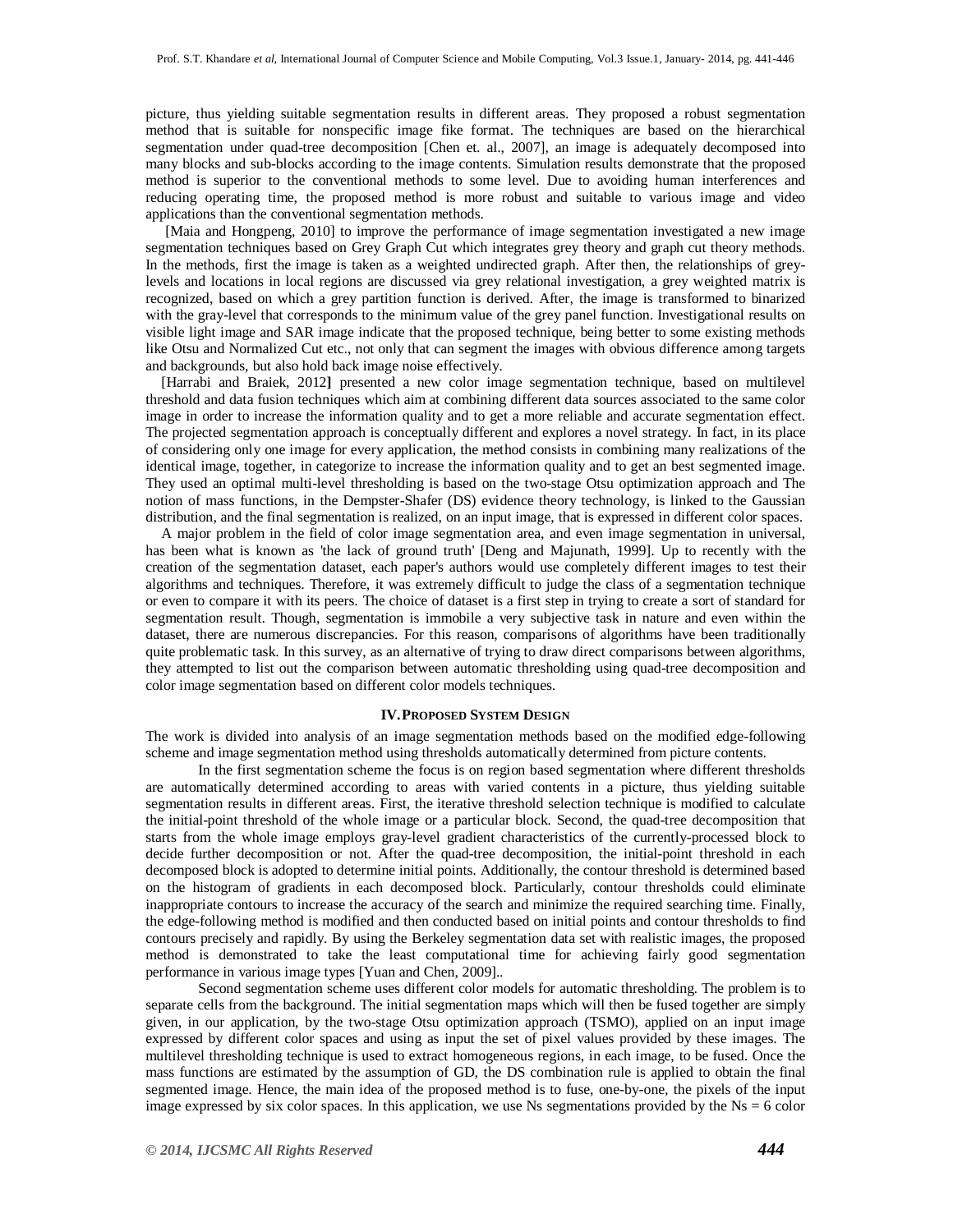spaces, namely the  $C = \{RGB, HIS, YIQ, XYZ, LAB, and LUV\}$  color spaces. The examples show that the images provided by these different sources are redundant and complementary. In this sense, data fusion techniques appear as an appealing approach for color image segmentation. The purpose of this study is to apply this method for medical images segmentation [Rafika and Ezzedine, 2012]. We aim at providing assistance to automatic thresholding of color image segmentation. The flowchart below illustrates the working of proposed work in figure 1.



Figure 1: Flowchart of proposed work